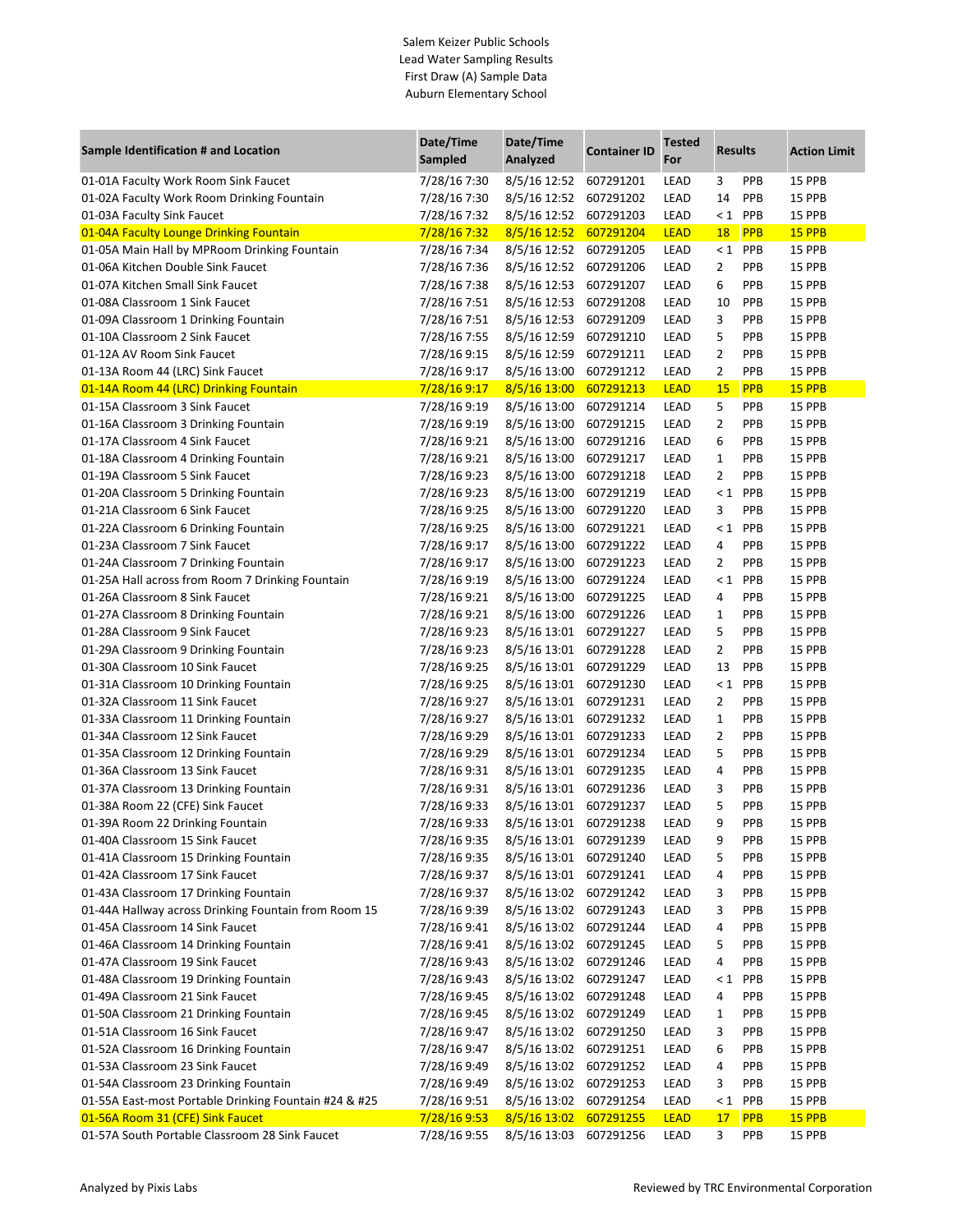## Salem Keizer Public Schools Lead Water Sampling Results First Draw (A) Sample Data Auburn Elementary School

| Sample Identification # and Location                 | Date/Time<br>Sampled                 | Date/Time<br>Analyzed  | <b>Container ID</b> For | <b>Tested</b> | <b>Results</b>   | <b>Action Limit</b> |
|------------------------------------------------------|--------------------------------------|------------------------|-------------------------|---------------|------------------|---------------------|
| 01-58A South Portable Classroom 28 Drinking Fountain | 7/28/16 9:57                         | 8/5/16 13:02 607291257 |                         | LEAD          | $1$ PPB          | 15 PPB              |
| 01-59A South Portable Classroom 29 Sink Faucet       | 7/28/16 9:58                         | 8/5/16 13:02 607291258 |                         | LEAD          | <b>PPB</b><br>5. | <b>15 PPB</b>       |
| 01-60A South Portable Classroom 29 Drinking Fountain | 7/28/16 10:00 8/5/16 13:02 607291259 |                        |                         | LEAD          | $< 1$ PPB        | <b>15 PPB</b>       |
| 01-61A Room 31 Drinking Fountain                     | 7/28/16 9:53                         | 8/5/16 13:02 607291260 |                         | LEAD          | <b>PPB</b>       | 15 PPB              |

EPA Action Level for Lead in Schools is 20 PPB

SKPS Action Level for Lead is 15 PPB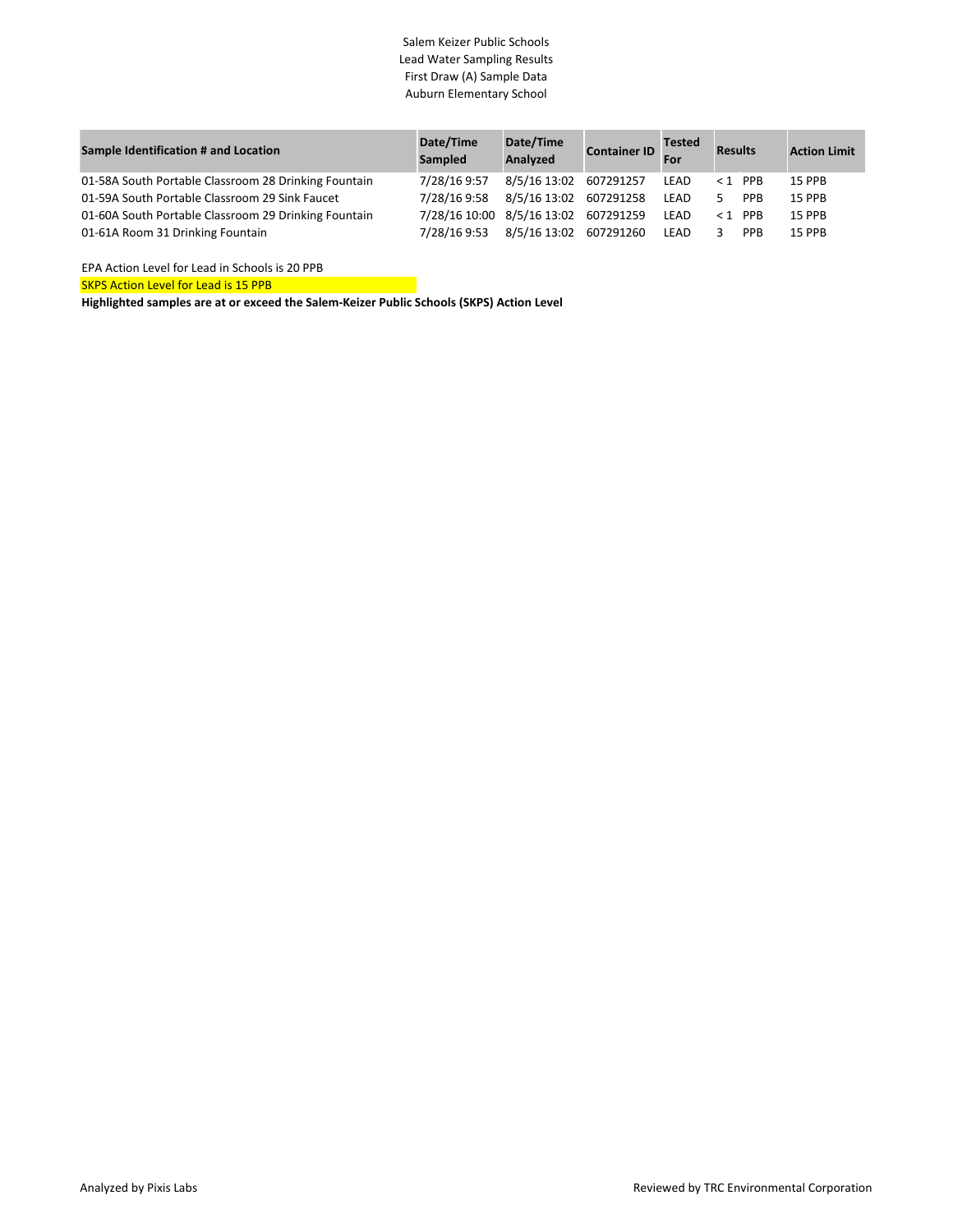# Salem-Keizer Public Schools Lead Water Sampling Results First Draw (A) Sample Data Auburn Elementary School

| Sample Identification # and Location | Date/Time<br><b>Sampled</b> | <b>Date</b><br>Analyzed | <b>Container ID</b> | <b>Tested</b><br>For | <b>Results</b> | <b>Action</b><br>Limit |
|--------------------------------------|-----------------------------|-------------------------|---------------------|----------------------|----------------|------------------------|
| 01-11A Classroom 2 Drinking Fountain | 10/14/2016 5:22 10/18/2016  |                         | 63251               | _EAD                 | <b>PPB</b>     | 15 PPB                 |

EPA Action Level for Lead in Schools is 20 PPB

SKPS Action Level for Lead is 15 PPB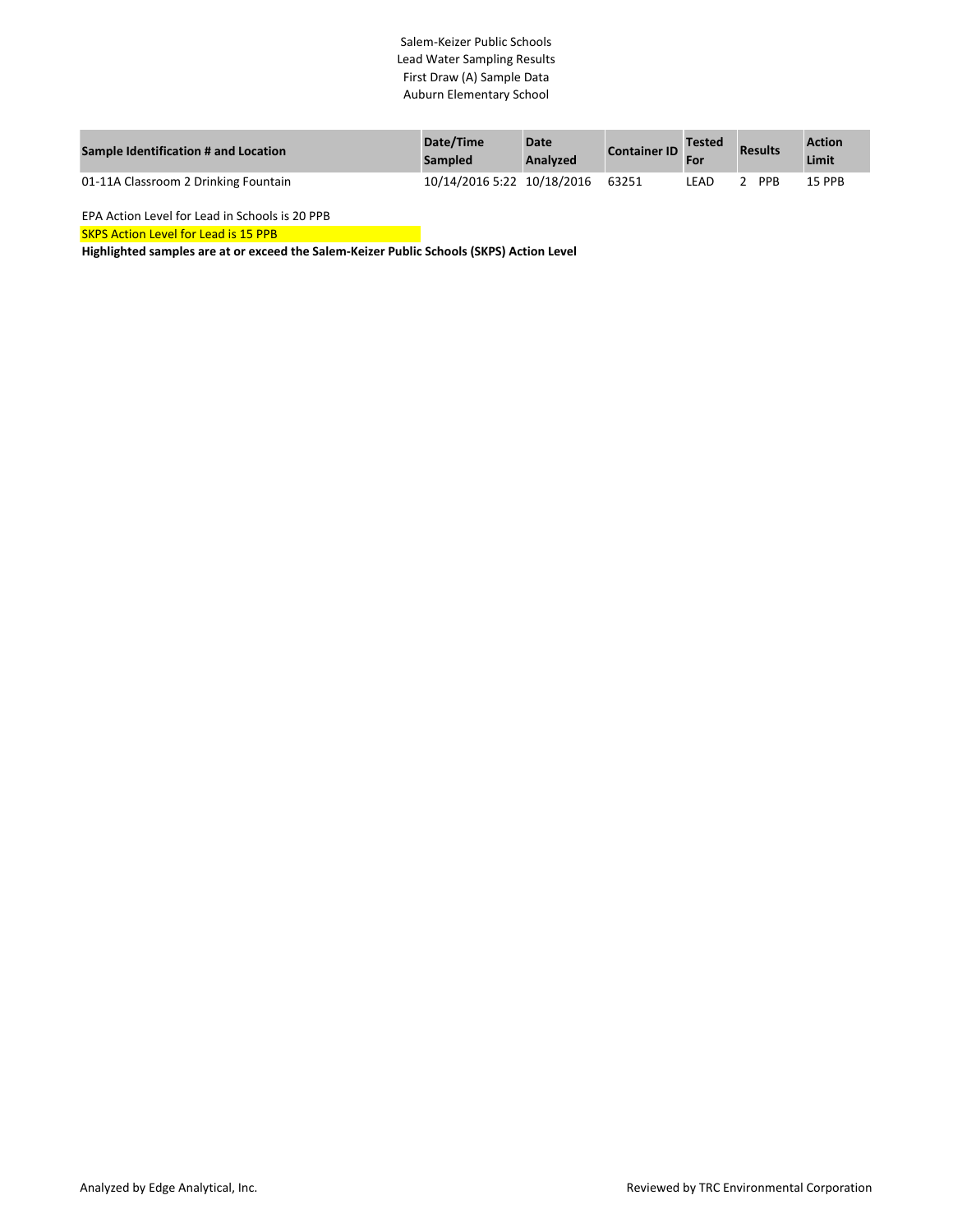# Salem-Keizer Public Schools Lead Water Sampling Results Flushed (B) Sample Data Auburn Elementary School

| Sample Identification # and Location    | Date/Time<br><b>Sampled</b> | Date/Time<br>Analyzed   | <b>Container ID</b> | <b>Tested</b><br>For | <b>Results</b> | <b>Action</b><br>Level |
|-----------------------------------------|-----------------------------|-------------------------|---------------------|----------------------|----------------|------------------------|
| 01-04B Faculty Lounge Drinking Fountain | 7/28/16 7:33                | 8/26/16 11:32 608191601 |                     | LEAD                 | <b>PPB</b>     | <b>15 PPB</b>          |
| 01-14B Room 44 (LRC) Drinking Fountain  | 7/28/16 9:18                | 8/26/16 11:32 608191602 |                     | LEAD                 | PPB<br>4       | 15 PPB                 |
| 01-56B Room 31 (CFE) Sink Faucet        | 7/28/16 9:54                | 8/26/16 11:32 608191603 |                     | LEAD                 | $<$ 1 PPR      | 15 PPB                 |

EPA Action Level for Lead in Schools is 20 PPB

SKPS Action Level for Lead is 15 PPB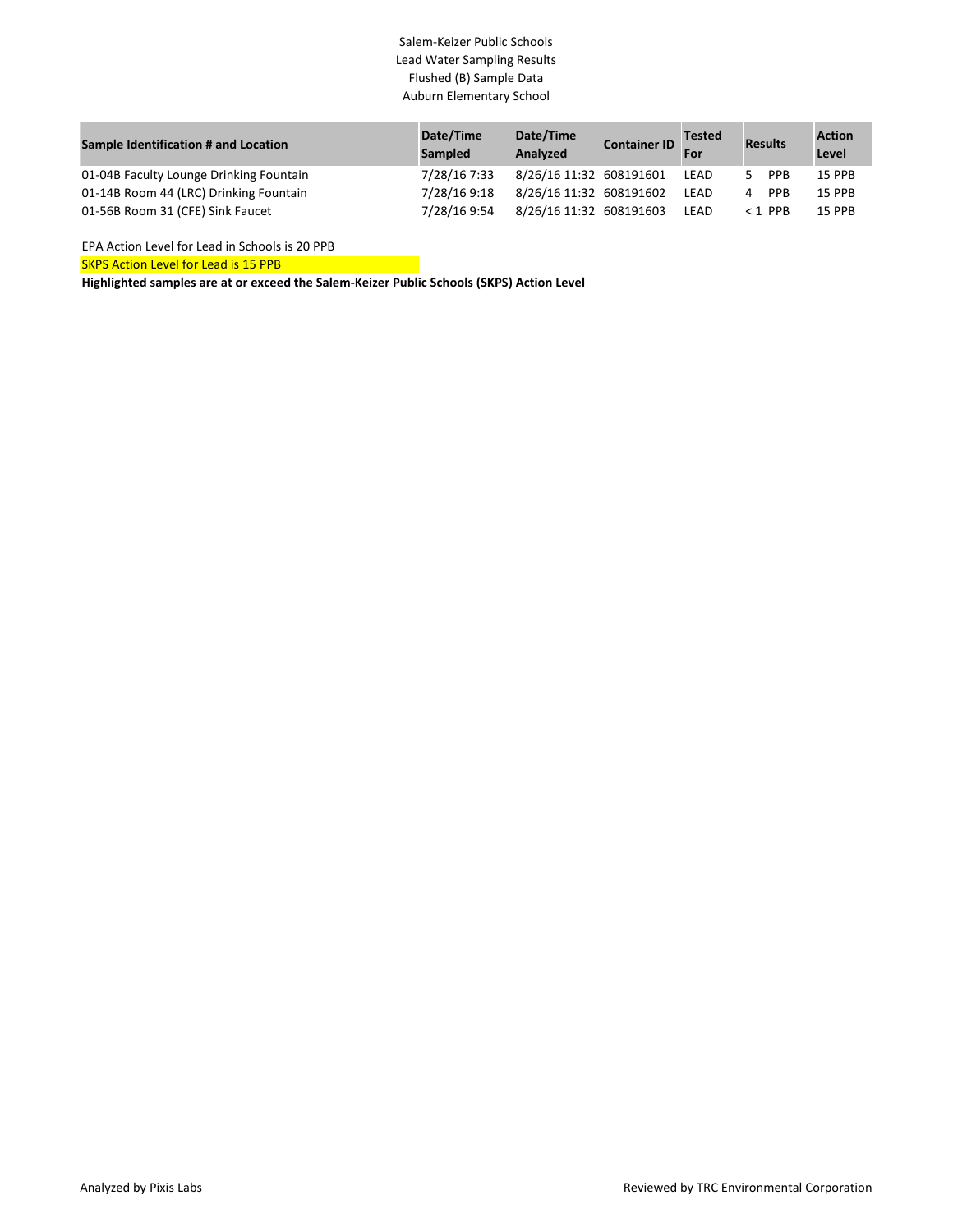## Salem-Keizer Public Schools Lead Water Sampling Results First Draw (C) Sample Data Auburn Elementary School

| Sample Identification # and Location    | Date/Time<br><b>Sampled</b> | Date<br><b>Analyzed</b> | <b>Container ID</b> | <b>Tested</b><br>For | <b>Results</b> |            | <b>Action</b><br>Limit |
|-----------------------------------------|-----------------------------|-------------------------|---------------------|----------------------|----------------|------------|------------------------|
| 01-04C Faculty Lounge Drinking Fountain | 10/14/2016 5:31             | 10/18/2016              | 63245               | LEAD                 |                | <b>PPB</b> | 15 PPB                 |
| 01-14C Room 44 (LRC) Drinking Fountain  | 10/14/2016 5:41             | 10/18/2016              | 63246               | LEAD                 |                | <b>PPB</b> | <b>15 PPB</b>          |
| 01-56C Room 31 (CFE) Sink Faucet        | 10/14/2016 5:55             | 10/18/2016              | 63247               | LEAD                 |                | <b>PPR</b> | <b>15 PPB</b>          |

SKPS Action Level for Lead is 15 PPB EPA Action Level for Lead in Schools is 20 PPB